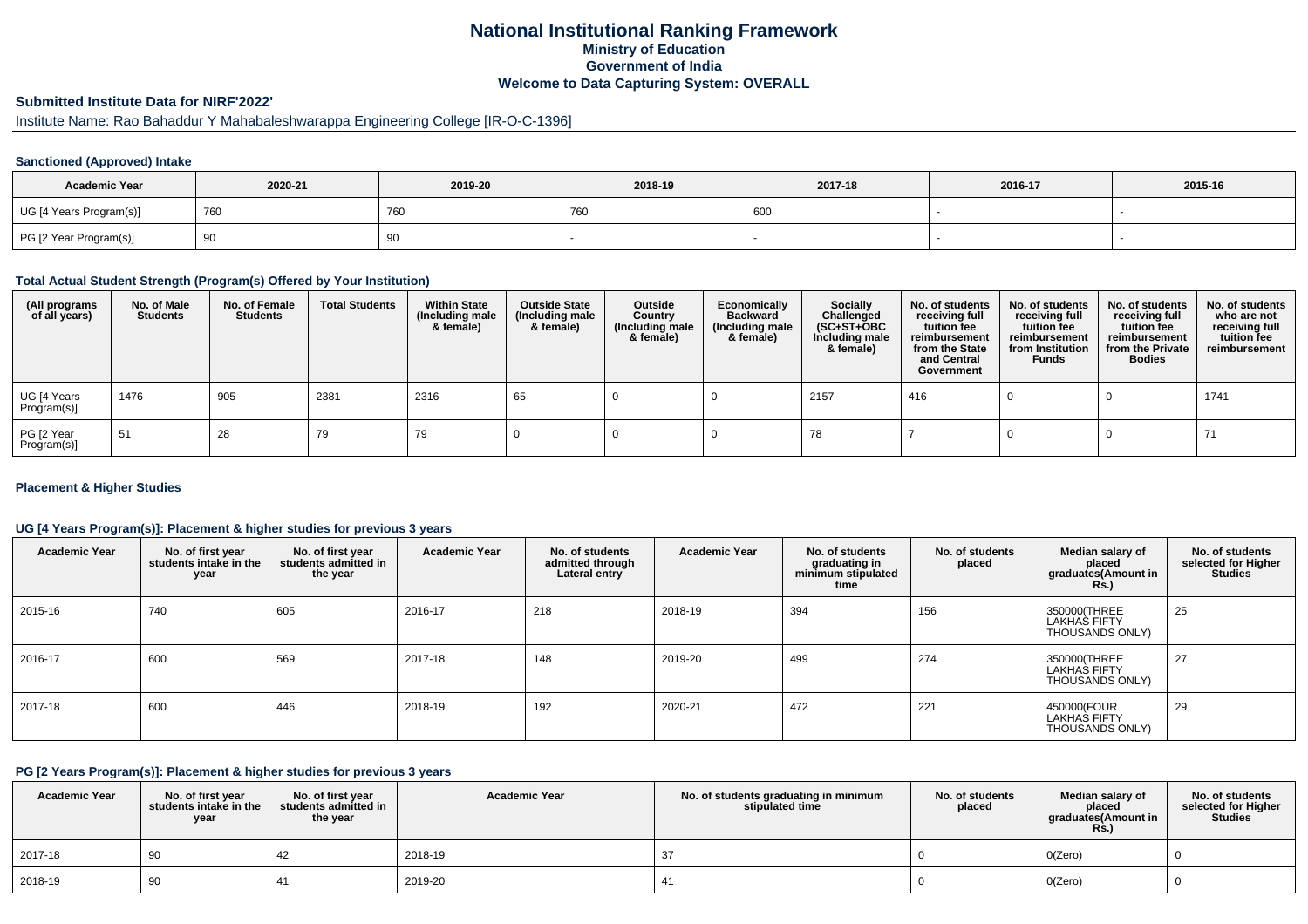| 2020-21<br>2019-20<br>or | 0(Zero) |
|--------------------------|---------|
|--------------------------|---------|

## **Ph.D Student Details**

| Ph.D (Student pursuing doctoral program till 2020-21 Students admitted in the academic year 2020-21 should not be entered here.) |                                                    |                       |         |  |  |  |
|----------------------------------------------------------------------------------------------------------------------------------|----------------------------------------------------|-----------------------|---------|--|--|--|
|                                                                                                                                  |                                                    | <b>Total Students</b> |         |  |  |  |
| Full Time                                                                                                                        |                                                    |                       |         |  |  |  |
| Part Time                                                                                                                        |                                                    | 48                    |         |  |  |  |
| No. of Ph.D students graduated (including Integrated Ph.D)                                                                       |                                                    |                       |         |  |  |  |
|                                                                                                                                  | 2020-21                                            | 2019-20               | 2018-19 |  |  |  |
| Full Time                                                                                                                        | 0                                                  | 0                     | O       |  |  |  |
| Part Time                                                                                                                        |                                                    | 3                     | 10      |  |  |  |
| PG (Student pursuing MD/MS/DNB program till 2020-21 Students admitted in the academic year 2021 - 22 should not be entered here) |                                                    |                       |         |  |  |  |
|                                                                                                                                  | Number of students pursuing PG (MD/MS/DNB) program |                       | 0       |  |  |  |
| No. of students Graduating in PG (MD/MS/DNB) program                                                                             |                                                    |                       |         |  |  |  |
| 2020-21                                                                                                                          | 2019-20<br>2018-19                                 |                       |         |  |  |  |
| 0                                                                                                                                | 0                                                  | 0                     |         |  |  |  |

#### **Online Education**

| . Does all programs/courses were completed on time.                                             |                                                                                       | Yes                                                                                                                                                |                                                |  |
|-------------------------------------------------------------------------------------------------|---------------------------------------------------------------------------------------|----------------------------------------------------------------------------------------------------------------------------------------------------|------------------------------------------------|--|
| 2. Measures taken to complete the syllabus of courses and programs.                             |                                                                                       | As per the Directions of District administration one week online classes taken through Zoom platform from 17th JAN 2022 to 22nd<br><b>JAN 2022</b> |                                                |  |
| 3. The period of delay in completion of syllabus (in months).                                   |                                                                                       |                                                                                                                                                    |                                                |  |
| 4. The period of delay in conducting exams (in months).                                         |                                                                                       |                                                                                                                                                    |                                                |  |
| <b>Portal Name</b>                                                                              | No. of students offered online courses which have credit<br>transferred to transcript | Total no, of online courses which have credit transferred<br>to the transcript                                                                     | Total no. of credits transferred to transcript |  |
| Swayam                                                                                          |                                                                                       |                                                                                                                                                    |                                                |  |
| 5. No. of courses developed and available online on Swayam platform by your institution faculty |                                                                                       |                                                                                                                                                    |                                                |  |

## **Financial Resources: Utilised Amount for the Capital expenditure for previous 3 years**

| <b>Academic Year</b>                                                                                 | 2020-21                                                                                             | 2019-20                                                                                      | 2018-19                                                                               |  |  |  |  |
|------------------------------------------------------------------------------------------------------|-----------------------------------------------------------------------------------------------------|----------------------------------------------------------------------------------------------|---------------------------------------------------------------------------------------|--|--|--|--|
|                                                                                                      | <b>Utilised Amount</b>                                                                              | <b>Utilised Amount</b>                                                                       | <b>Utilised Amount</b>                                                                |  |  |  |  |
| Annual Capital Expenditure on Academic Activities and Resources (excluding expenditure on buildings) |                                                                                                     |                                                                                              |                                                                                       |  |  |  |  |
| Library                                                                                              | 721992 (SEVEN LAKHS TWENTY ONE THOUSAND NINE<br>HUNDRED AND NINTY TWO RUPEES ONLY)                  | 2123221 (TWENTY ONE LAKHS TWENTY THREE<br>THOUSANDS TWO HUNDREDS TWENTY RUPEES ONLY)         | 2278217 (TWENTY TWO LAKHS SEVENTY EIGHT<br>THOUSANDS TWO HUNDREDS AND SEVENTEEN ONLY) |  |  |  |  |
| New Equipment for Laboratories                                                                       | 10466838 (ONE CRORE FOUR LAKHS SIXTY SIX<br>THOUSAND EIGHT HUNDRED AND THIRTY EIGHT<br>RUPEES ONLY) | 8881746 (EIGHTY EIGHT LAKHS EIGHTY ONE<br>THOUSANDS SEVEN HUNDREDS FORTY SIX RUPEES<br>ONLY) | 4225128 (FORTY TWO LAKHS TWENTY FIVE THOUSANDS<br>ONE HUNDRED AND TWENTY EIGHT)       |  |  |  |  |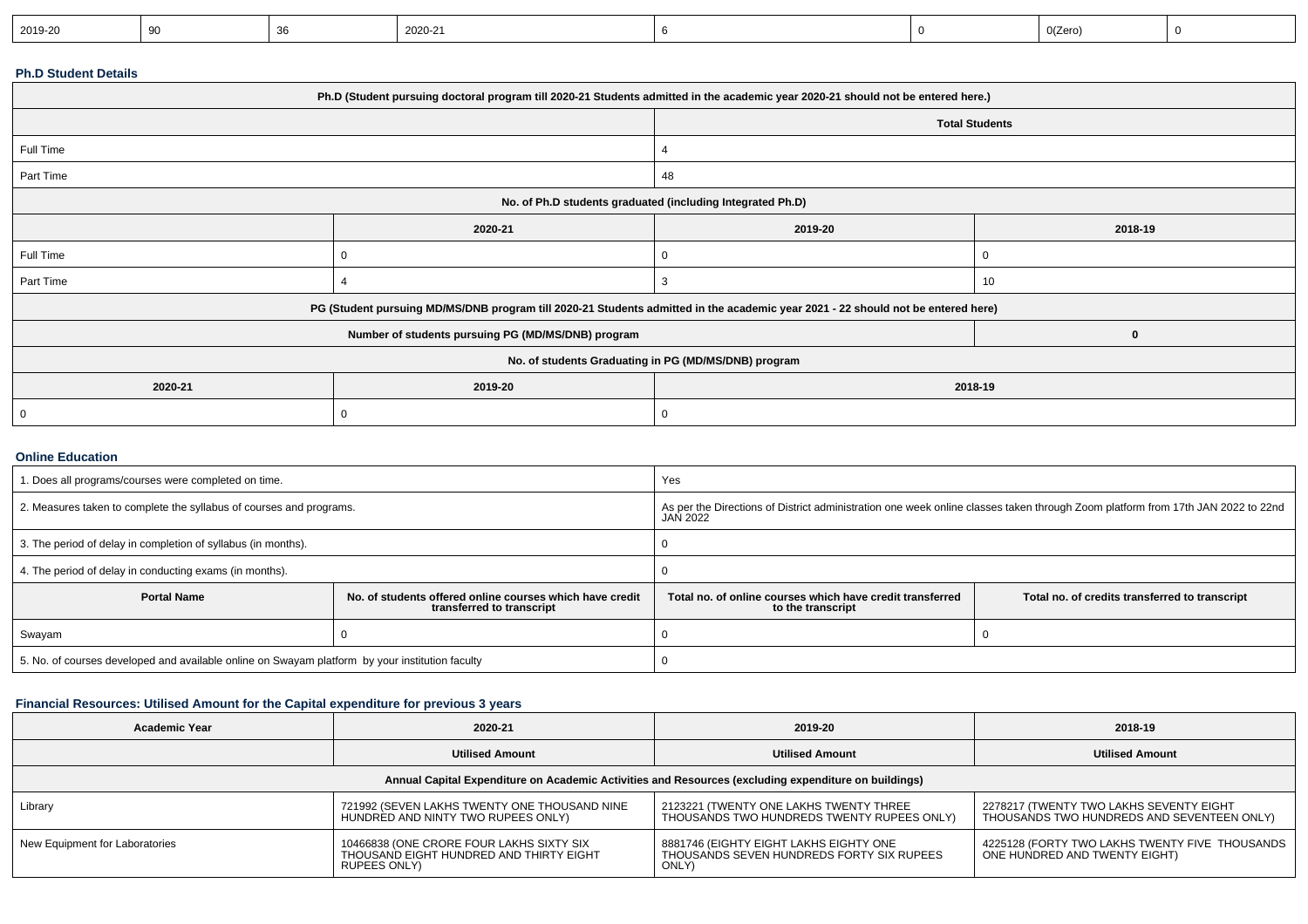| Engineering Workshops                                      | 185000 (ONE LAKH EIGHTY FIVE THOUSAND RUPEES   | ↑ 175000 (ONE LAKHS SEVENTY FIVE THOUSANDS RUPEES │<br>ONLY) | 185000 (ONE LAKHS EIGHTY FIVE THOUSANDS RUPEES<br><b>ONLY</b> |
|------------------------------------------------------------|------------------------------------------------|--------------------------------------------------------------|---------------------------------------------------------------|
| Other expenditure on creation of Capital Assets (excluding | 6429185 (SIXTY FOUR LAKHS TWENTY NINE THOUSAND | 8759262 (EIGHTY SEVEN LAKHS FIFTY NINE THOUSANDS             | 7517045 (SEVENTY FIVE LAKHS SEVENTEEN                         |
| expenditure on Land and Building)                          | ONE HUNDRED AND EIGHTY FIVE RUPEES ONLY)       | TWO HUNDRED AND SIXTY TWO RUPEES ONLY)                       | THOUSANDS FORTY FIVE RUPEES ONLY)                             |

# **Financial Resources: Utilised Amount for the Operational expenditure for previous 3 years**

| <b>Academic Year</b>                                                                                                                                                                            | 2020-21                                                                                                          | 2019-20                                                                                                    | 2018-19                                                                                                 |  |  |  |  |
|-------------------------------------------------------------------------------------------------------------------------------------------------------------------------------------------------|------------------------------------------------------------------------------------------------------------------|------------------------------------------------------------------------------------------------------------|---------------------------------------------------------------------------------------------------------|--|--|--|--|
|                                                                                                                                                                                                 | <b>Utilised Amount</b>                                                                                           | <b>Utilised Amount</b>                                                                                     | <b>Utilised Amount</b>                                                                                  |  |  |  |  |
| <b>Annual Operational Expenditure</b>                                                                                                                                                           |                                                                                                                  |                                                                                                            |                                                                                                         |  |  |  |  |
| Salaries (Teaching and Non Teaching staff)                                                                                                                                                      | 112872483 (ELEVEN CRORE TWENTY EIGHT LAKHS<br>SEVENTY TWO THOUSAND FOUR HUNDRED AND EIGHTY<br>THREE RUPEES ONLY) | 129562982 (TWELVE CRORE NINTY FIVE LAKHS SIXTY<br>TWO THOUSAND NINE HUNDRED AND EIGHTY TWO<br>RUPEES ONLY) | 128157804 (TWELVE CRORE EIGHTY ONE LAKHS FIFTY<br>SEVEN THOUSAND EIGHT HUNDRED AND FOUR RUPEES<br>ONLY) |  |  |  |  |
| Maintenance of Academic Infrastructure or consumables and<br>other running expenditures (excluding maintenance of hostels<br>and allied services, rent of the building, depreciation cost, etc) | 9627092 (NINTY SIX LAKH TWENTY SEVEN THOUSAND<br>AND NINTY TWO RUPEES ONLY)                                      | 46606034 (FOUR CRORE SIXTY SIX LAKHS SIX<br>THOUSAND AND THIRTY FOUR RUPEES ONLY)                          | 14503364 (ONE CRORE FORTY FIVE LAKHS THREE<br>THOUSAND THREE HUNDRED AND SIXTY FOUR RUPEES<br>ONLY)     |  |  |  |  |
| Seminars/Conferences/Workshops                                                                                                                                                                  | 163766 (ONE LAKH SIXTY THREE THOUSAND SEVEN<br>HUNDRED AND SIXTY SIX RUPEES ONLY)                                | 390527 (THREE LAKHS NINTY THOUSANDS FIVE<br>HUNDRED AND TWENTY SEVEN RUPEES ONLY)                          | 563767 (FIVE LAKHS SIXTY THREE THOUSAND SEVEN<br>HUNDRED AND SIXTY SEVEN RUPEES ONLY)                   |  |  |  |  |

#### **IPR**

| Calendar year            | 2020 | 2019 | 2018 |
|--------------------------|------|------|------|
| No. of Patents Published | ے ،  |      |      |
| No. of Patents Granted   |      |      |      |

## **Sponsored Research Details**

| <b>Financial Year</b>                    | 2020-21                                                        | 2019-20                                                     | 2018-19                                        |
|------------------------------------------|----------------------------------------------------------------|-------------------------------------------------------------|------------------------------------------------|
| Total no. of Sponsored Projects          |                                                                |                                                             |                                                |
| Total no. of Funding Agencies            |                                                                |                                                             |                                                |
| Total Amount Received (Amount in Rupees) | 1391500                                                        | 1275500                                                     | 29500                                          |
| Amount Received in Words                 | Thirteen Lakhs Ninty One Thousands Five Hundred Rupees<br>Only | Twelve Lakhs Seventy Five Thousands Five Hundreds<br>Rupees | Twenty Nine Thousands Five Hundred Rupees only |

# **Consultancy Project Details**

| <b>Financial Year</b>                    | 2020-21                                                                       | 2019-20                                                                                                                              | 2018-19            |
|------------------------------------------|-------------------------------------------------------------------------------|--------------------------------------------------------------------------------------------------------------------------------------|--------------------|
| Total no. of Consultancy Projects        | 234                                                                           | 223                                                                                                                                  | 137                |
| Total no. of Client Organizations        |                                                                               |                                                                                                                                      |                    |
| Total Amount Received (Amount in Rupees) | 2563778                                                                       | 1125336                                                                                                                              | 1118234            |
| Amount Received in Words                 | Twenty Lakhs Sixty Three Thousands Seven Hundred Seventy<br>Eight Rupees Only | Eleven Lakhs twenty Five Thousands Three Hundred Thirty Six   Eleven Lakhs Eighteen Thousands Two Hundred Thirty four<br>Rupees only | <b>Rupees Only</b> |

# **Executive Development Program/Management Development Programs**

| the contract of the contract of<br>al Year<br>2019-20<br>2018-19<br>2020-21<br>Tinancia<br>____<br>. |
|------------------------------------------------------------------------------------------------------|
|------------------------------------------------------------------------------------------------------|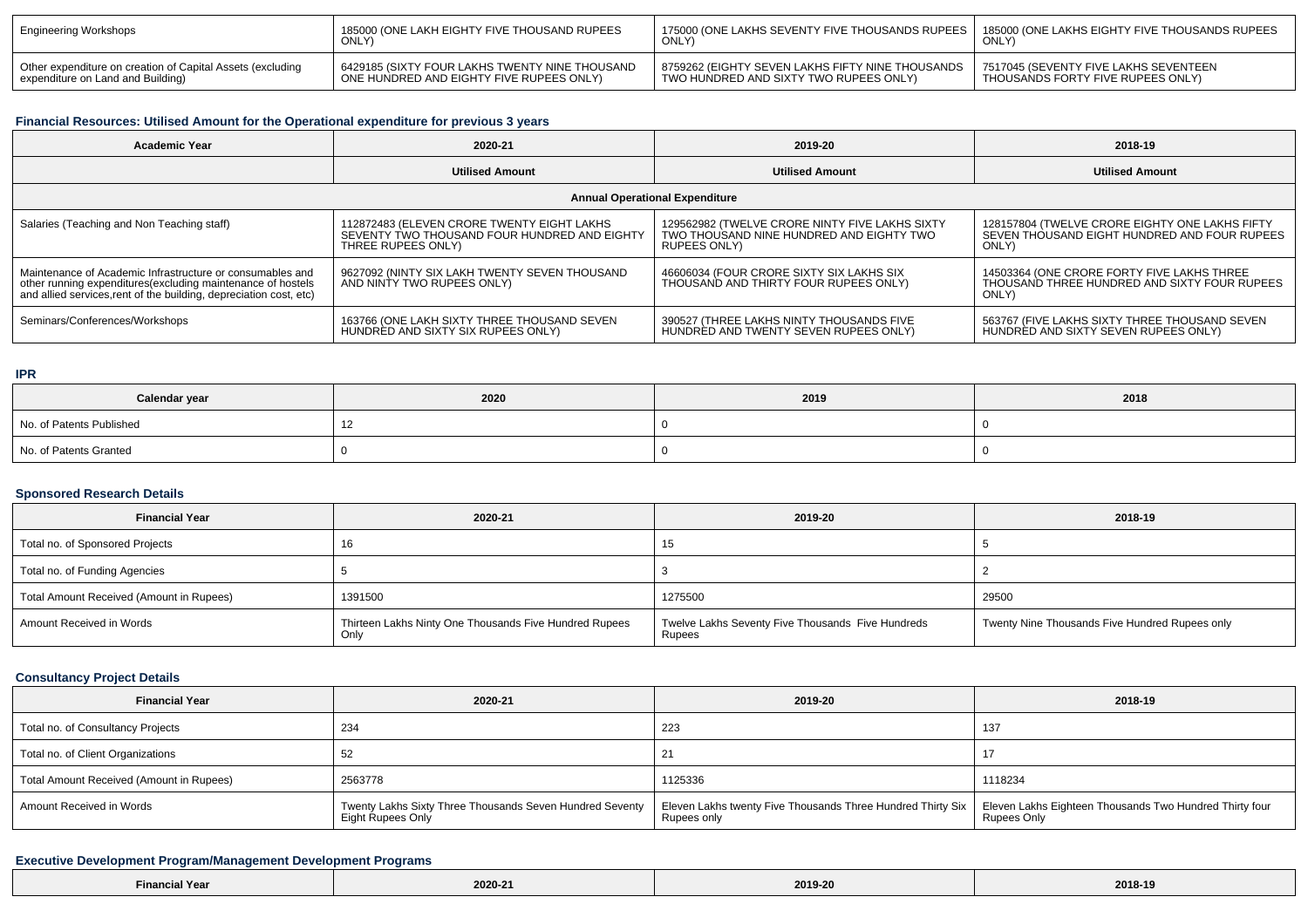| Total no. of Executive Development Programs/ Management<br>Development Programs   |      |                                    |                                       |
|-----------------------------------------------------------------------------------|------|------------------------------------|---------------------------------------|
| Total no. of Participants                                                         | 160  | 130                                | 200                                   |
| Total Annual Earnings (Amount in Rupees)(Excluding Lodging<br>& Boarding Charges) |      | 662000                             | 150000                                |
| Total Annual Earnings in Words                                                    | Zero | six lakhs sixty two thousands only | one lakhs fifty thousands rupees only |

## **PCS Facilities: Facilities of physically challenged students**

| 1. Do your institution buildings have Lifts/Ramps?                                                                                                         | Yes, more than 80% of the buildings |
|------------------------------------------------------------------------------------------------------------------------------------------------------------|-------------------------------------|
| 2. Do your institution have provision for walking aids, including wheelchairs and transportation from one building to another for<br>handicapped students? | Yes                                 |
| 3. Do your institution buildings have specially designed toilets for handicapped students?                                                                 | Not available                       |

## **Accreditation**

#### **NBA Accreditation**

| 1. Does your institute have a valid NBA Accreditation?  |                                                                                            | <b>YES</b>                    |                             |  |  |
|---------------------------------------------------------|--------------------------------------------------------------------------------------------|-------------------------------|-----------------------------|--|--|
|                                                         | Total number of programs (whose two batches have passed out) in the institution/department | Number of programs accredited |                             |  |  |
|                                                         |                                                                                            |                               |                             |  |  |
| Name of the accredited program                          | Valid from                                                                                 | Valid upto                    | <b>Accreditation Status</b> |  |  |
| Department of Computer Science and Engineering          | 30-06-2020                                                                                 | 30-06-2023                    | Accredited for 3 years      |  |  |
| Department of Civil Engineering                         | 30-06-2021                                                                                 | 30-06-2024                    | Accredited for 3 years      |  |  |
| Department of Mechanical Engineering                    | 30-06-2021                                                                                 | 30-06-2024                    | Accredited for 3 years      |  |  |
| Department of Electronics and Communication Engineering | 30-06-2021                                                                                 | 30-06-2024                    | Accredited for 3 years      |  |  |

## **NAAC Accreditation**

| 1. Does your institute have a valid NAAC Accreditation? |            | YES        |               |  |  |
|---------------------------------------------------------|------------|------------|---------------|--|--|
| Valid from                                              |            | Valid upto | <b>CGPA</b>   |  |  |
| 30-10-2017                                              | 29-10-2022 |            | $2.7^{\circ}$ |  |  |

## **Faculty Details**

| Srno | Name                      | Age | Designation                | Gender | Qualification    | <b>Experience (In</b><br>Months) | <b>Currently working</b><br>with institution? | <b>Joining Date</b> | <b>Leaving Date</b> | <b>Association type</b> |
|------|---------------------------|-----|----------------------------|--------|------------------|----------------------------------|-----------------------------------------------|---------------------|---------------------|-------------------------|
|      | A M Shivaprakash<br>Swamy | 54  | <b>Assistant Professor</b> | Male   | M.E.             | 312                              | Yes                                           | 01-09-1994          | $- -$               | Regular                 |
| 2    | SATHYANARAYAN<br>A REDDY  | 47  | Assistant Professor        | Male   | <b>MCA</b>       | 226                              | Yes                                           | 04-09-2002          | $- -$               | Regular                 |
| 3    | ACHALLI SIVAMMA           | 38  | <b>Assistant Professor</b> | Female | MSc(Mathematics) | 172                              | Yes                                           | 13-08-2007          | $-$                 | Regular                 |
|      | Achutananda K B           | 37  | <b>Assistant Professor</b> | Male   | M.Tech           | 156                              | Yes                                           | 12-09-2013          | $- -$               | Regular                 |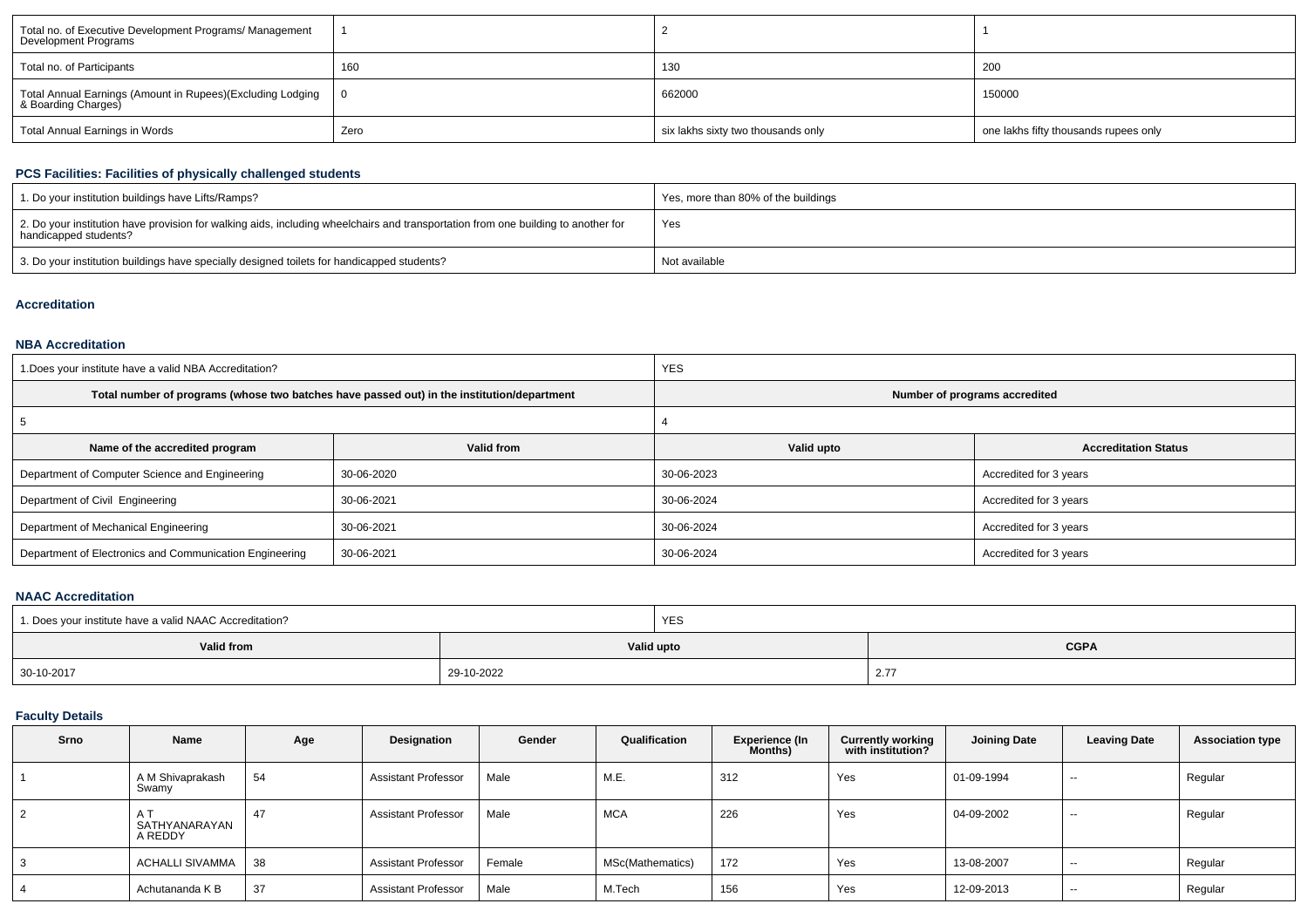| $\sqrt{5}$     | Adana Gouda                          | 36 | <b>Assistant Professor</b> | Male   | M.Tech    | 132 | Yes | 16-08-2010 | $\overline{\phantom{a}}$ | Regular |
|----------------|--------------------------------------|----|----------------------------|--------|-----------|-----|-----|------------|--------------------------|---------|
| 6              | Aladalli<br>Sharanabasappa           | 35 | <b>Assistant Professor</b> | Male   | M.Tech    | 101 | Yes | 16-08-2012 | $\overline{\phantom{a}}$ | Regular |
| $\overline{7}$ | Amrutha G E                          | 27 | <b>Assistant Professor</b> | Female | M.Tech    | 40  | Yes | 08-09-2017 | $\overline{\phantom{a}}$ | Regular |
| 8              | ANANDA<br><b>THIPPERUDRA</b>         | 35 | <b>Assistant Professor</b> | Male   | M.Sc(Phy) | 120 | Yes | 28-08-2012 | $\overline{\phantom{a}}$ | Regular |
| 9              | Anusuya Patil                        | 53 | <b>Assistant Professor</b> | Female | M.Tech    | 315 | Yes | 24-10-1994 | $\mathbf{u}$             | Regular |
| 10             | APARNAKS                             | 42 | <b>Assistant Professor</b> | Female | M.Tech    | 234 | Yes | 14-02-2007 | $\overline{\phantom{a}}$ | Regular |
| 11             | <b>B Basava Prakash</b>              | 46 | <b>Assistant Professor</b> | Male   | M.Tech    | 204 | Yes | 02-08-2014 | $\overline{\phantom{a}}$ | Regular |
| 12             | <b>B G Chandru</b>                   | 34 | <b>Assistant Professor</b> | Male   | M.Tech    | 96  | Yes | 01-10-2012 | $\sim$                   | Regular |
| 13             | <b>B P SHEELA</b>                    | 38 | <b>Assistant Professor</b> | Female | M.Tech    | 162 | Yes | 08-01-2008 | $\sim$                   | Regular |
| 14             | Basavalingana<br>Gowda M I           | 35 | <b>Assistant Professor</b> | Male   | M.Tech    | 97  | Yes | 24-12-2012 | $\overline{\phantom{a}}$ | Regular |
| 15             | Basavaprabhu M S                     | 36 | <b>Assistant Professor</b> | Male   | M.Tech    | 144 | Yes | 02-09-2013 | $\overline{\phantom{a}}$ | Regular |
| 16             | Basvalingappa                        | 36 | <b>Assistant Professor</b> | Male   | M.Tech    | 108 | Yes | 25-01-2014 | $\overline{\phantom{a}}$ | Regular |
| 17             | <b>BERGI VEERESH</b><br><b>GOWDA</b> | 34 | <b>Assistant Professor</b> | Male   | M.Tech    | 130 | Yes | 01-08-2013 | $\overline{\phantom{a}}$ | Regular |
| 18             | <b>BHAGYAKR</b>                      | 35 | <b>Assistant Professor</b> | Female | M.Sc(Phy) | 149 | Yes | 08-01-2009 | $\overline{\phantom{a}}$ | Regular |
| 19             | <b>CHOUPRI</b><br><b>SHIVAKESHI</b>  | 39 | <b>Assistant Professor</b> | Male   | M.Tech    | 120 | Yes | 12-12-2012 | $\overline{\phantom{a}}$ | Regular |
| 20             | D V SWETHA<br>RAMANA                 | 41 | <b>Assistant Professor</b> | Female | M.Tech    | 228 | Yes | 15-07-2006 | $\overline{\phantom{a}}$ | Regular |
| 21             | Deepa B                              | 33 | <b>Assistant Professor</b> | Female | M.Tech    | 97  | Yes | 01-08-2014 | $\overline{\phantom{a}}$ | Regular |
| 22             | Deepak C                             | 39 | <b>Assistant Professor</b> | Male   | M.Tech    | 168 | Yes | 22-10-2013 | $\overline{\phantom{a}}$ | Regular |
| 23             | Dhadin Ramesh                        | 54 | <b>Assistant Professor</b> | Male   | M.E.      | 292 | Yes | 10-11-1997 | $\overline{\phantom{a}}$ | Regular |
| 24             | Diwakar B                            | 30 | <b>Assistant Professor</b> | Male   | M.Tech    | 30  | Yes | 01-08-2018 | $\overline{\phantom{a}}$ | Regular |
| 25             | Dr Hanumantha<br>Reddy T             | 51 | Professor                  | Male   | Ph.D      | 348 | Yes | 01-08-1995 | --                       | Regular |
| 26             | Dr VEERESH<br>BANAVIKAL              | 53 | <b>Assistant Professor</b> | Male   | Ph.D      | 309 | Yes | 06-04-1996 | --                       | Regular |
| 27             | Dr ANURADHA S G                      | 37 | Associate Professor        | Female | Ph.D      | 168 | Yes | 01-02-2007 | $\overline{\phantom{a}}$ | Regular |
| 28             | Dr B<br>Doddabasavana<br>Goud        | 54 | Professor                  | Male   | Ph.D      | 395 | Yes | 19-09-1991 | $\overline{\phantom{a}}$ | Regular |
| 29             | Dr B Sreepathi                       | 46 | Professor                  | Male   | Ph.D      | 253 | Yes | 04-06-2001 | Щ,                       | Regular |
| 30             | Dr C Thotappa                        | 51 | Professor                  | Male   | Ph.D      | 348 | Yes | 08-04-2013 | Щ,                       | Regular |
| 31             | Dr G Jagannath<br>Reddy              | 57 | Professor                  | Male   | Ph.D      | 365 | Yes | 15-02-1992 | $\overline{\phantom{a}}$ | Regular |
| 32             | Dr H CHIDANANDA                      | 49 | Associate Professor        | Male   | Ph.D      | 269 | Yes | 07-08-2005 | Щ,                       | Regular |
| 33             | Dr H Girisha                         | 51 | Professor                  | Male   | Ph.D      | 288 | Yes | 04-06-2001 | $\overline{\phantom{a}}$ | Regular |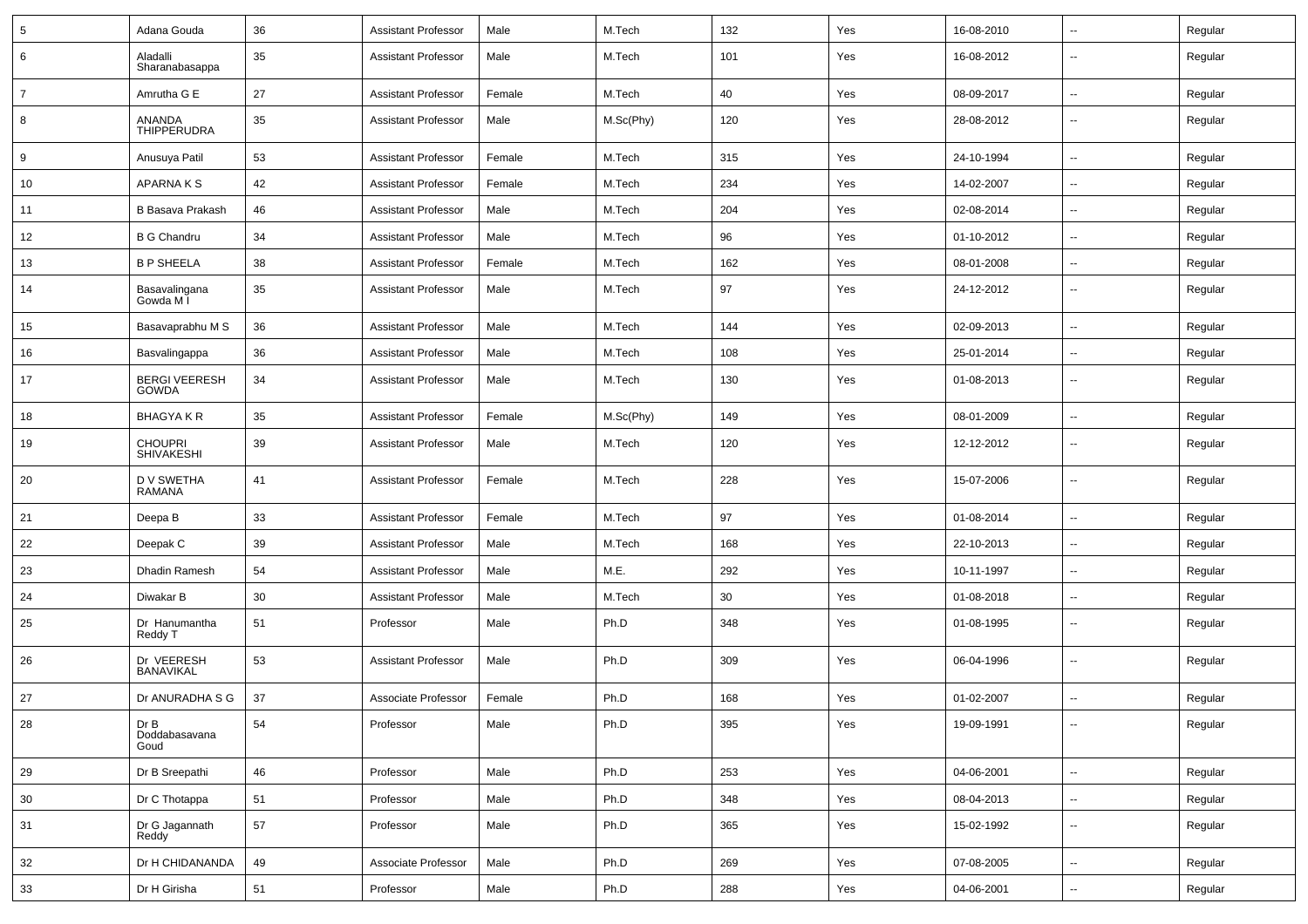| 34 | Dr H M Mallikarjuna                                          | 56 | Professor                                           | Male   | Ph.D | 304 | Yes | 04-09-1995 | ⊷.                       | Regular |
|----|--------------------------------------------------------------|----|-----------------------------------------------------|--------|------|-----|-----|------------|--------------------------|---------|
| 35 | Dr H M<br>Somasekariah                                       | 57 | Professor                                           | Male   | Ph.D | 419 | Yes | 01-02-1986 | --                       | Regular |
| 36 | Dr Hiregoudar<br>Yerrennagoudaru                             | 56 | Professor                                           | Male   | Ph.D | 360 | Yes | 01-09-1992 | --                       | Regular |
| 37 | Dr HIREMATH<br><b>SURESH BABU</b>                            | 59 | Professor                                           | Male   | Ph.D | 438 | Yes | 02-02-1987 | --                       | Regular |
| 38 | Dr J M Srishaila                                             | 45 | Associate Professor                                 | Male   | Ph.D | 174 | Yes | 16-07-2015 | ⊷.                       | Regular |
| 39 | Dr JEEVARGI<br>PHAKIRAPPA                                    | 58 | Professor                                           | Male   | Ph.D | 373 | Yes | 24-02-1988 | $\overline{\phantom{a}}$ | Regular |
| 40 | Dr K Manjunath                                               | 39 | Associate Professor                                 | Male   | Ph.D | 192 | Yes | 02-08-2010 | ⊷.                       | Regular |
| 41 | Dr K Veeresh                                                 | 60 | Dean / Principal /<br>Director / Vice<br>Chancellor | Male   | Ph.D | 432 | Yes | 15-07-1985 | --                       | Regular |
| 42 | Dr Kori Nagaraj                                              | 54 | Professor                                           | Male   | Ph.D | 354 | Yes | 01-09-1992 | -−                       | Regular |
| 43 | Dr M S Shobha                                                | 52 | Professor                                           | Female | Ph.D | 276 | Yes | 19-01-1998 | --                       | Regular |
| 44 | Dr<br>NAGABHUSHANA<br>N <sub>M</sub>                         | 45 | <b>Assistant Professor</b>                          | Male   | Ph.D | 238 | Yes | 23-08-2016 |                          | Regular |
| 45 | DR NAGARAJA N                                                | 54 | Professor                                           | Male   | Ph.D | 324 | Yes | 23-01-2018 | --                       | Regular |
| 46 | Dr<br>NARAGANAHALLI<br>KOTTURESHWARA<br><b>MURIGENDRAPPA</b> | 55 | Professor                                           | Male   | Ph.D | 368 | Yes | 01-04-1997 | -−                       | Regular |
| 47 | Dr PINJAARI SHAIK<br><b>SHAVALI</b>                          | 49 | <b>Assistant Professor</b>                          | Male   | Ph.D | 190 | Yes | 22-02-2006 | ⊷.                       | Regular |
| 48 | Dr Prabhavathi S                                             | 49 | Professor                                           | Female | Ph.D | 297 | Yes | 22-10-1996 | $\overline{\phantom{a}}$ | Regular |
| 49 | Dr RANI SHRUTI                                               | 35 | <b>Assistant Professor</b>                          | Female | Ph.D | 114 | Yes | 27-07-2012 | $\overline{\phantom{a}}$ | Regular |
| 50 | Dr S Kotresh                                                 | 46 | Professor                                           | Male   | Ph.D | 180 | Yes | 20-02-2006 | --                       | Regular |
| 51 | Dr S P Jagadish                                              | 45 | Associate Professor                                 | Male   | Ph.D | 234 | Yes | 01-09-2010 | $\overline{\phantom{a}}$ | Regular |
| 52 | Dr SAI MADHAVI D                                             | 47 | Associate Professor                                 | Female | Ph.D | 271 | Yes | 01-03-1998 | $\overline{\phantom{a}}$ | Regular |
| 53 | Dr SAPNA B<br>KULKARNI                                       | 46 | Associate Professor                                 | Female | Ph.D | 274 | Yes | 01-04-2014 | ⊷.                       | Regular |
| 54 | Dr Savita Sonoli                                             | 50 | Professor                                           | Female | Ph.D | 100 | Yes | 04-04-2013 |                          | Regular |
| 55 | Dr Shiva Kumar<br>Modi                                       | 58 | Professor                                           | Male   | Ph.D | 396 | Yes | 01-09-1992 | $\sim$                   | Regular |
| 56 | Dr SUMANGALA<br>BURADDY                                      | 40 | Associate Professor                                 | Female | Ph.D | 77  | Yes | 23-07-2015 | $\overline{\phantom{a}}$ | Regular |
| 57 | Dr U M Netravati                                             | 47 | Professor                                           | Female | Ph.D | 45  | Yes | 15-05-2017 | н.                       | Regular |
| 58 | Dr Veerabhadrappa<br>Algur                                   | 39 | Associate Professor                                 | Male   | Ph.D | 168 | Yes | 02-08-2010 | $\overline{\phantom{a}}$ | Regular |
| 59 | Dr<br>VEERAGANGADHA<br>RA SWAMY TM                           | 48 | Professor                                           | Male   | Ph.D | 300 | Yes | 01-06-2017 | $\overline{\phantom{a}}$ | Regular |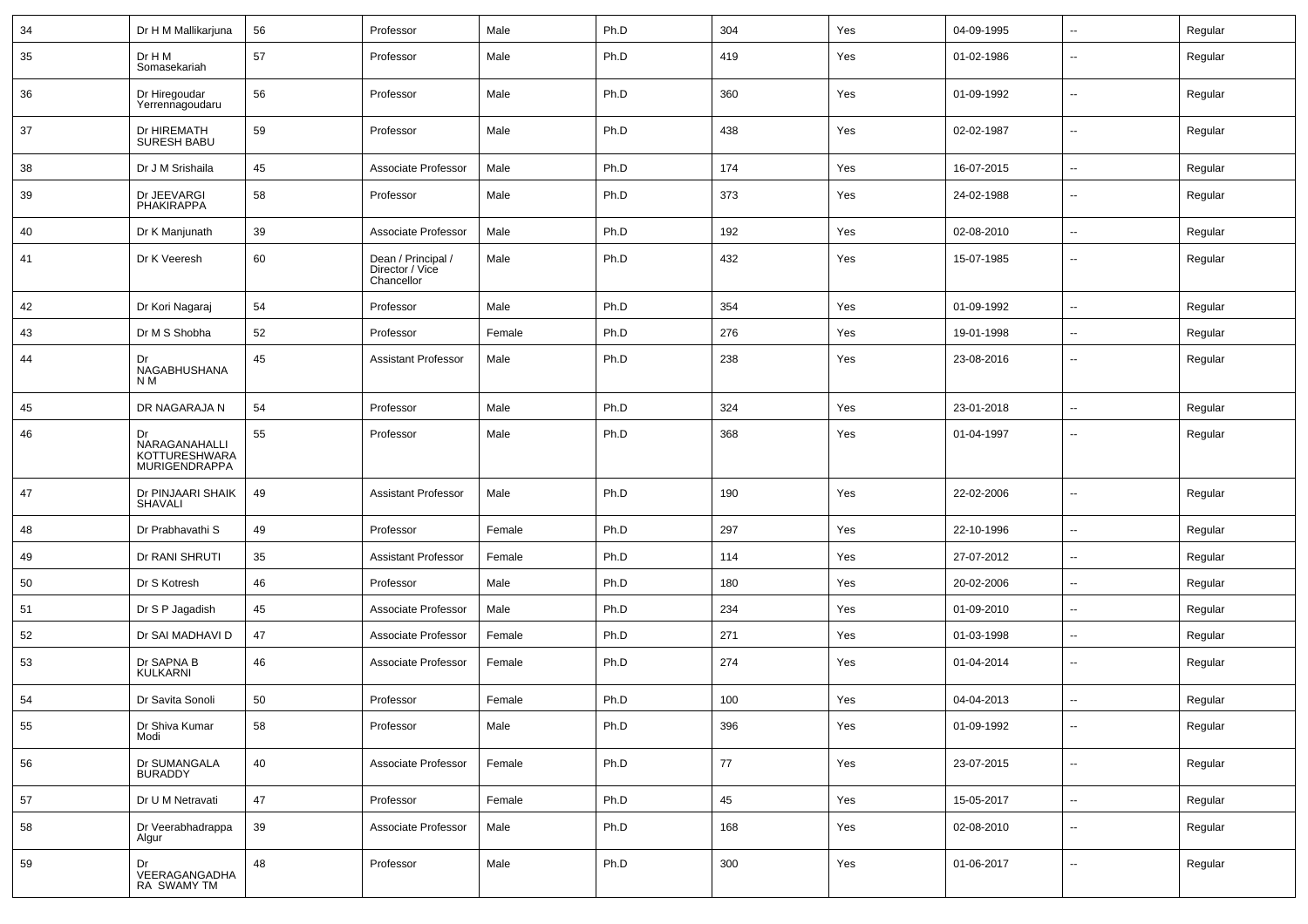| 60 | Elia Sundaram H M                | 41     | <b>Assistant Professor</b> | Male   | M.Tech           | 37  | Yes | 10-01-2018 | $\sim$                   | Regular             |
|----|----------------------------------|--------|----------------------------|--------|------------------|-----|-----|------------|--------------------------|---------------------|
| 61 | <b>G M AMBIKA</b>                | 32     | <b>Assistant Professor</b> | Female | MSc(Mathematics) | 89  | Yes | 01-08-2014 | $\overline{\phantom{a}}$ | Regular             |
| 62 | G Manjunath Swamy                | 32     | <b>Assistant Professor</b> | Male   | M.Tech           | 111 | Yes | 01-08-2013 |                          | Regular             |
| 63 | Ganesh H                         | 26     | <b>Assistant Professor</b> | Male   | M.Tech           | 29  | Yes | 20-08-2018 | --                       | Regular             |
| 64 | Gayathri J                       | 35     | <b>Assistant Professor</b> | Female | M.Tech           | 102 | Yes | 01-08-2012 | --                       | Regular             |
| 65 | Gurupada Swamy                   | 27     | <b>Assistant Professor</b> | Male   | M.Tech           | 19  | Yes | 20-08-2018 |                          | Regular             |
| 66 | Gururaj K K                      | 46     | <b>Assistant Professor</b> | Male   | M.Tech           | 259 | Yes | 02-07-1999 | $\sim$                   | Regular             |
| 67 | H M MAHANTESH                    | 36     | <b>Assistant Professor</b> | Male   | M.Tech           | 131 | Yes | 03-08-2010 | $\sim$                   | Regular             |
| 68 | H M Naveen                       | 34     | <b>Assistant Professor</b> | Male   | M.Tech           | 108 | Yes | 04-08-2014 | --                       | Regular             |
| 69 | Hanumantha rao<br>Ambedkar       | 53     | <b>Assistant Professor</b> | Male   | M.Tech           | 181 | Yes | 10-08-2006 | $\sim$                   | Regular             |
| 70 | Hanumantha Reddy                 | 32     | <b>Assistant Professor</b> | Male   | M.Tech           | 97  | Yes | 08-08-2014 |                          | Regular             |
| 71 | Harshita H                       | 25     | <b>Assistant Professor</b> | Female | M.Tech           |     | Yes | 16-11-2021 | --                       | Regular             |
| 72 | <b>HIREMATH</b><br>MANJUNATH     | 49     | <b>Assistant Professor</b> | Male   | MSc(Mathematics) | 315 | Yes | 01-07-1995 | --                       | Regular             |
| 73 | K C Mahendra                     | 33     | <b>Assistant Professor</b> | Male   | M.Tech           | 84  | Yes | 08-08-2014 | $\overline{\phantom{a}}$ | Regular             |
| 74 | K G Prakash                      | 37     | <b>Assistant Professor</b> | Male   | M.Tech           | 168 | Yes | 10-02-2012 |                          | Regular             |
| 75 | <b>K LINGRAJA</b>                | 34     | <b>Assistant Professor</b> | Male   | M.Tech           | 130 | Yes | 15-02-2013 | $\sim$                   | Regular             |
| 76 | K M Gurudeva<br>Sharma           | 57     | <b>Assistant Professor</b> | Male   | M.Sc.            | 346 | Yes | 18-10-2019 | --                       | Regular             |
| 77 | K M SHIVAPRASAD                  | 36     | <b>Assistant Professor</b> | Male   | M.Tech           | 151 | Yes | 01-08-2011 | --                       | Regular             |
| 78 | K Raghavendra<br>Prasad          | 53     | Associate Professor        | Male   | M.Tech           | 273 | Yes | 18-04-2001 | Ξ.                       | Regular             |
| 79 | <b>K S RAGHU</b><br><b>KUMAR</b> | 41     | <b>Assistant Professor</b> | Male   | M.Tech           | 218 | Yes | 30-08-2011 | Ξ.                       | Regular             |
| 80 | K S VINAYA<br><b>KUMAR</b>       | 30     | <b>Assistant Professor</b> | Male   | M.Tech           | 23  | Yes | 26-08-2019 | Ξ.                       | Adhoc / Contractual |
| 81 | K Suresh Kumar                   | 35     | <b>Assistant Professor</b> | Male   | M.Tech           | 168 | Yes | 24-02-2011 | Ξ.                       | Regular             |
| 82 | KAVITHA JULIET                   | 44     | <b>Assistant Professor</b> | Female | M.Tech           | 239 | Yes | 09-10-2001 | $\overline{\phantom{a}}$ | Regular             |
| 83 | Kotresh Sardar                   | 48     | <b>Assistant Professor</b> | Male   | M.Tech           | 245 | Yes | 01-09-2004 | --                       | Regular             |
| 84 | Kumuda B                         | 35     | <b>Assistant Professor</b> | Female | M.Tech           | 108 | Yes | 16-08-2012 | $\overline{\phantom{a}}$ | Regular             |
| 85 | <b>KUNCHAGI</b><br>SANGAMESHWAR  | 48     | <b>Assistant Professor</b> | Male   | MSc(Mathematics) | 288 | Yes | 08-12-1997 | $\overline{\phantom{a}}$ | Regular             |
| 86 | Kusammanavar<br>Basavaraj        | $40\,$ | <b>Assistant Professor</b> | Male   | M.Tech           | 195 | Yes | 02-11-2020 | $\sim$                   | Regular             |
| 87 | Lakshman Naik T K                | 37     | <b>Assistant Professor</b> | Male   | M.Tech           | 126 | Yes | 20-07-2012 | Ξ.                       | Regular             |
| 88 | Lingana gouda R                  | 37     | <b>Assistant Professor</b> | Male   | M.Tech           | 120 | Yes | 22-08-2012 | $\overline{\phantom{a}}$ | Regular             |
| 89 | M Balaji                         | 49     | <b>Assistant Professor</b> | Male   | M.Tech           | 263 | Yes | 05-10-2001 | Ξ.                       | Regular             |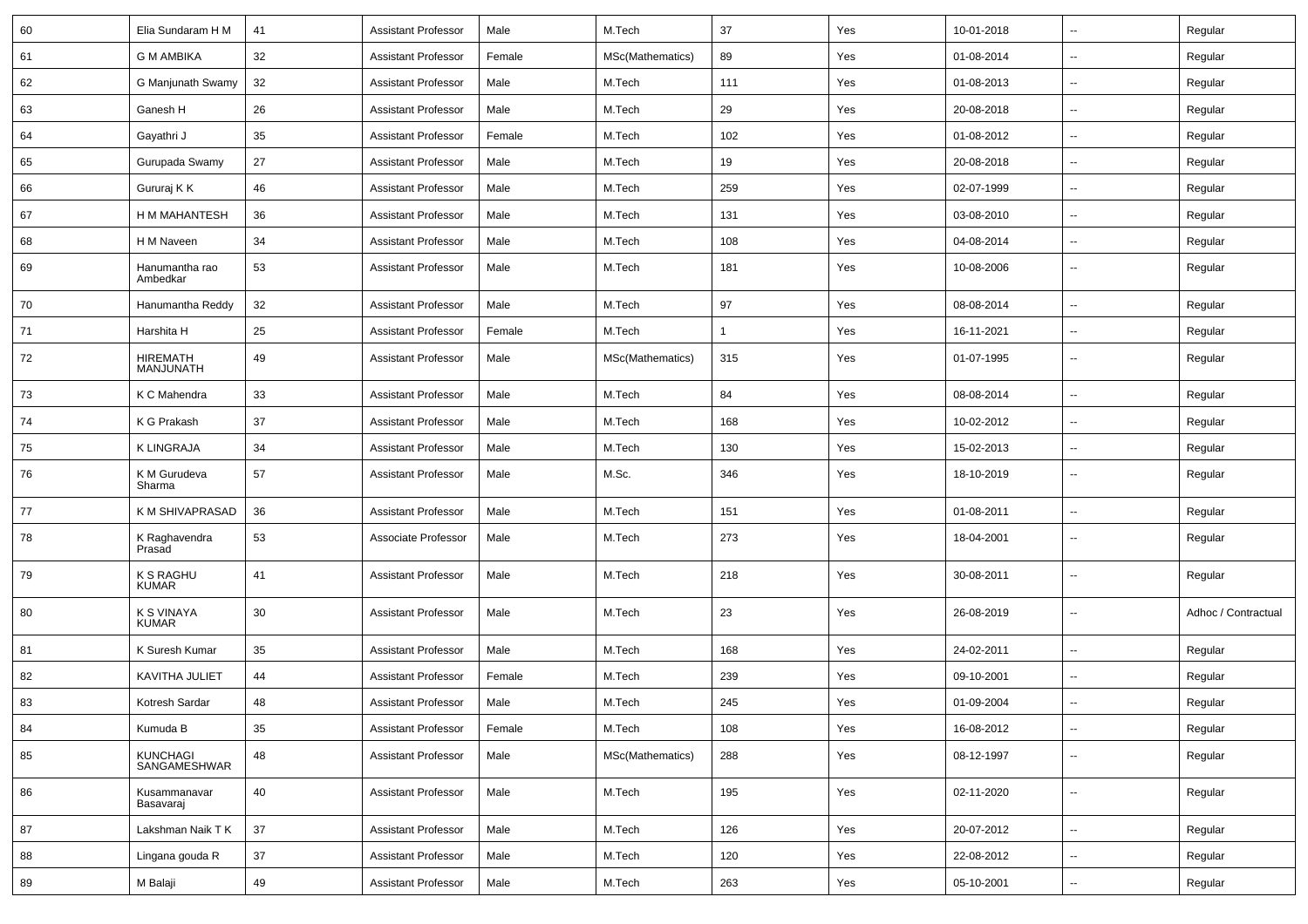| 90  | <b>M NAGARAJ</b>           | 39 | <b>Assistant Professor</b> | Male   | M.Tech | 101            | Yes | 27-03-2014 | $\overline{\phantom{a}}$ | Regular |
|-----|----------------------------|----|----------------------------|--------|--------|----------------|-----|------------|--------------------------|---------|
| 91  | M R Indhudar               | 54 | <b>Assistant Professor</b> | Male   | M.E.   | 389            | Yes | 12-02-1990 | -−                       | Regular |
| 92  | M R Vijaya Kumar           | 57 | <b>Assistant Professor</b> | Male   | M.Tech | 376            | Yes | 25-09-1989 | -−                       | Regular |
| 93  | Mahesh G                   | 37 | <b>Assistant Professor</b> | Male   | M.Tech | 108            | Yes | 05-08-2013 | --                       | Regular |
| 94  | Mahesh Sajjan              | 36 | <b>Assistant Professor</b> | Male   | M.Tech | 156            | Yes | 20-08-2018 | -−                       | Regular |
| 95  | <b>MANJULA PATIL</b>       | 43 | <b>Assistant Professor</b> | Female | M.Tech | 138            | Yes | 01-02-2010 | Ξ.                       | Regular |
| 96  | Manjunath K B              | 37 | <b>Assistant Professor</b> | Male   | M.Tech | 107            | Yes | 26-09-2014 | $\sim$                   | Regular |
| 97  | Manjunatha Swamy           | 27 | <b>Assistant Professor</b> | Male   | M.Tech | $\overline{1}$ | Yes | 13-12-2021 | -−                       | Regular |
| 98  | Manohar P                  | 29 | <b>Assistant Professor</b> | Male   | M.Tech | 29             | Yes | 20-08-2018 | $\overline{\phantom{a}}$ | Regular |
| 99  | MAREGOUD<br>JAYASHREE      | 52 | <b>Assistant Professor</b> | Female | M.Sc.  | 289            | Yes | 06-12-1997 | --                       | Regular |
| 100 | Megha N Belagal            | 24 | <b>Assistant Professor</b> | Female | M.Tech | 14             | Yes | 02-11-2020 | $\overline{a}$           | Regular |
| 101 | Mr M Md Zakirulla          | 48 | <b>Assistant Professor</b> | Male   | M.Tech | 132            | Yes | 04-08-2010 | --                       | Regular |
| 102 | Mr Prashanth Keni          | 37 | <b>Assistant Professor</b> | Male   | M.Tech | 95             | Yes | 04-08-2013 | $\sim$                   | Regular |
| 103 | Mr Channaveerana<br>Gouda  | 30 | <b>Assistant Professor</b> | Male   | M.Tech | 35             | Yes | 01-08-2018 | $\overline{\phantom{a}}$ | Regular |
| 104 | Mr Dalal Shivakumar        | 51 | <b>Assistant Professor</b> | Male   | M.E.   | 299            | Yes | 02-09-1996 | Ξ.                       | Regular |
| 105 | Mr H Surendranath          | 48 | Associate Professor        | Male   | M.Tech | 179            | Yes | 21-08-2006 | --                       | Regular |
| 106 | Mr K Phanindra<br>Reddy    | 37 | <b>Assistant Professor</b> | Male   | M.Tech | 191            | Yes | 15-02-2006 | -−                       | Regular |
| 107 | Mr Khaja Moinuddin         | 46 | Associate Professor        | Male   | M.Tech | 137            | Yes | 08-02-2010 | $\overline{\phantom{a}}$ | Regular |
| 108 | Mr Lokesh K S              | 40 | <b>Assistant Professor</b> | Male   | M.Tech | 125            | Yes | 19-02-2011 | --                       | Regular |
| 109 | Mr N Srikanth              | 37 | <b>Assistant Professor</b> | Male   | M.Tech | 137            | Yes | 01-02-2010 | -−                       | Regular |
| 110 | Mr Santosh Mugali          | 32 | <b>Assistant Professor</b> | Male   | M.Tech | 83             | Yes | 01-08-2014 | Ξ.                       | Regular |
| 111 | Mr<br>SharanaBasavaraj B   | 33 | <b>Assistant Professor</b> | Male   | M.Tech | 95             | Yes | 08-08-2013 | ⊷.                       | Regular |
| 112 | Mr Sharanagouda V<br>Patil | 34 | <b>Assistant Professor</b> | Male   | M.Tech | 107            | Yes | 16-08-2012 | $\overline{\phantom{a}}$ | Regular |
| 113 | Mr Shridhar S Bilagi       | 40 | <b>Assistant Professor</b> | Male   | M.Tech | 186            | Yes | 22-01-2009 | ц.                       | Regular |
| 114 | Mr Sudharshan<br>Banakar   | 33 | <b>Assistant Professor</b> | Male   | M.Tech | 107            | Yes | 10-10-2012 | $\sim$                   | Regular |
| 115 | Mr Vinay A                 | 37 | Assistant Professor        | Male   | M.Tech | 126            | Yes | 18-07-2011 | $\sim$                   | Regular |
| 116 | Mrs Ashwini K              | 34 | <b>Assistant Professor</b> | Female | M.Tech | 96             | Yes | 02-08-2013 | $\overline{\phantom{a}}$ | Regular |
| 117 | Mrs A Anitha               | 36 | <b>Assistant Professor</b> | Female | M.Tech | 126            | Yes | 01-07-2012 | $\sim$                   | Regular |
| 118 | Mrs Chinna V<br>Gowdar     | 43 | <b>Assistant Professor</b> | Female | M.Tech | 156            | Yes | 01-08-2008 | н.                       | Regular |
| 119 | Mrs Girija Vani G          | 43 | <b>Assistant Professor</b> | Female | M.Tech | 247            | Yes | 06-12-2000 | Ξ.                       | Regular |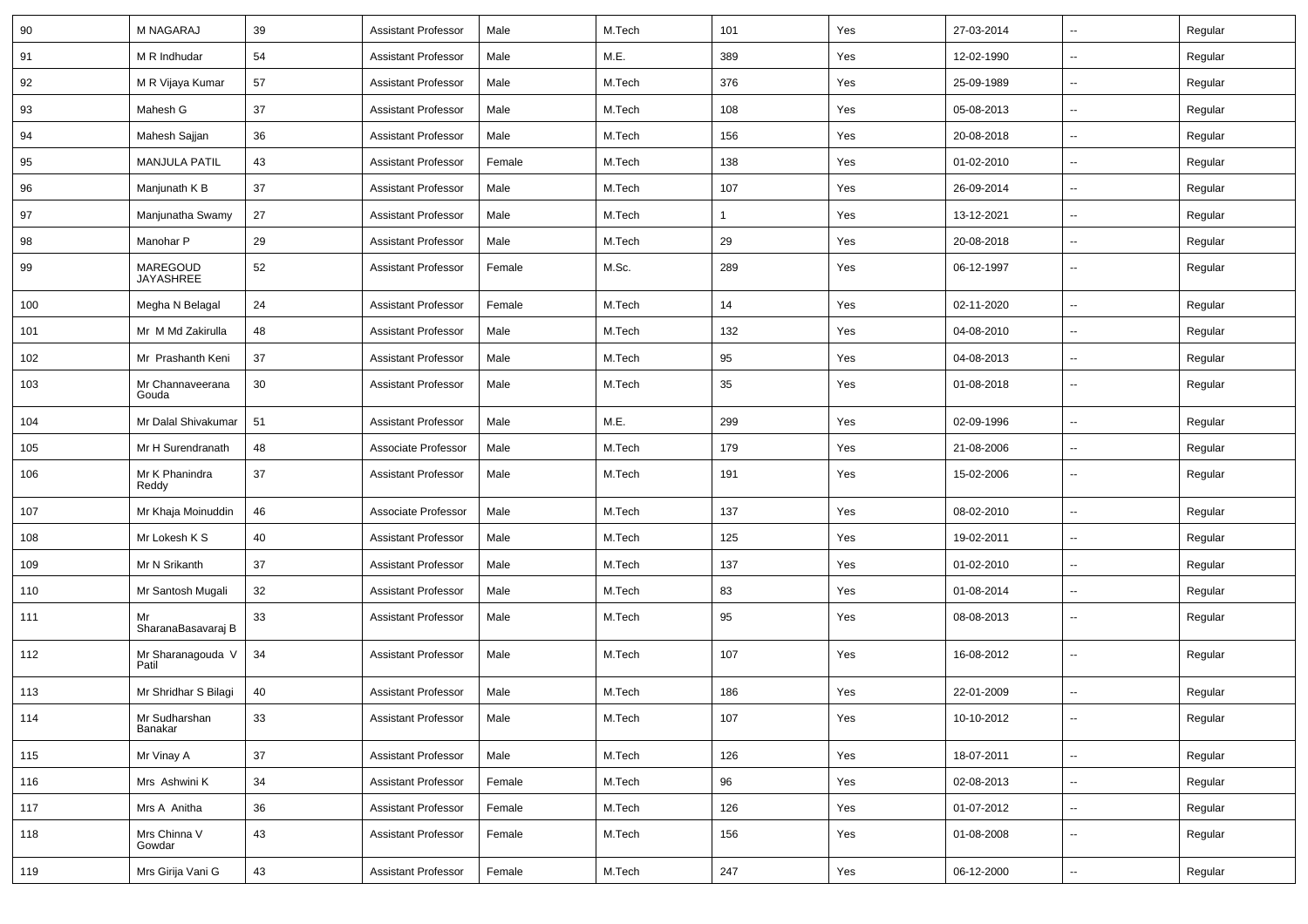| 120 | Mrs Manasa K C             | 30     | Assistant Professor        | Female | M.Tech           | 71  | Yes | 05-02-2016 | $\sim$                   | Regular             |
|-----|----------------------------|--------|----------------------------|--------|------------------|-----|-----|------------|--------------------------|---------------------|
| 121 | Mrs Rakhee Patil           | 47     | Associate Professor        | Female | M.E.             | 309 | Yes | 20-10-1995 | --                       | Regular             |
| 122 | Mrs Suvarna S Patil        | 44     | <b>Assistant Professor</b> | Female | M.Tech           | 132 | Yes | 02-08-2010 | $\overline{\phantom{a}}$ | Regular             |
| 123 | Mrs Vani H                 | 30     | <b>Assistant Professor</b> | Female | M.Tech           | 84  | Yes | 01-08-2014 | $\overline{\phantom{a}}$ | Regular             |
| 124 | Ms Rohini H M              | 32     | <b>Assistant Professor</b> | Female | M.Tech           | 84  | Yes | 01-08-2014 | $\overline{\phantom{a}}$ | Regular             |
| 125 | N M Vinayaka               | 33     | <b>Assistant Professor</b> | Male   | M.Tech           | 14  | Yes | 02-11-2020 | $\sim$                   | Regular             |
| 126 | NAGARAJA<br>GOWDA H        | 37     | <b>Assistant Professor</b> | Male   | M.Tech           | 124 | Yes | 08-03-2011 | $\overline{\phantom{a}}$ | Regular             |
| 127 | NAGAVENI<br>BIRADAR B      | 47     | <b>Assistant Professor</b> | Female | M.Tech           | 264 | Yes | 09-09-2003 | $\mathbf{u}$             | Regular             |
| 128 | NAVEEN KUMAR B             | 36     | <b>Assistant Professor</b> | Male   | M.Tech           | 136 | Yes | 10-09-2011 | $\sim$                   | Regular             |
| 129 | P K Pavan Kumar            | 39     | <b>Assistant Professor</b> | Male   | M.Tech           | 200 | Yes | 02-08-2010 | $\overline{\phantom{a}}$ | Regular             |
| 130 | PAMPAPATHI B M             | 33     | <b>Assistant Professor</b> | Male   | M.Tech           | 138 | Yes | 14-03-2014 | $\overline{\phantom{a}}$ | Regular             |
| 131 | Pavan Kumar M              | 30     | <b>Assistant Professor</b> | Male   | M.Tech           | 98  | Yes | 02-11-2012 | $\overline{\phantom{a}}$ | Regular             |
| 132 | PRABHAKARA<br>METI         | 35     | <b>Assistant Professor</b> | Male   | MSc(Mathematics) | 124 | Yes | 12-08-2011 | --                       | Regular             |
| 133 | PRASANNA<br><b>KUMAR S</b> | 36     | <b>Assistant Professor</b> | Male   | M.Tech           | 75  | Yes | 20-10-2016 | --                       | Regular             |
| 134 | PRUTHVI H M                | 33     | Assistant Professor        | Female | M.Tech           | 107 | Yes | 16-08-2012 | $\overline{\phantom{a}}$ | Regular             |
| 135 | PUNEETH G J                | 31     | Assistant Professor        | Male   | M.Tech           | 99  | Yes | 13-10-2014 |                          | Regular             |
| 136 | Pushpa B M                 | 25     | <b>Assistant Professor</b> | Female | M.A              | 17  | Yes | 11-02-2020 | $\sim$                   | Adhoc / Contractual |
| 137 | Pushpalatha R<br>Gadag     | 49     | <b>Assistant Professor</b> | Female | M.Tech           | 158 | Yes | 01-11-2007 | $\overline{\phantom{a}}$ | Regular             |
| 138 | R H M Somanath<br>Swamy    | 34     | Assistant Professor        | Male   | M.Tech           | 128 | Yes | 17-12-2012 | $\overline{\phantom{a}}$ | Regular             |
| 139 | R P RAJESWARI              | 42     | <b>Assistant Professor</b> | Female | M.Tech           | 234 | Yes | 01-01-2001 | $\mathbf{u}$             | Regular             |
| 140 | Rajashekar K               | 33     | <b>Assistant Professor</b> | Male   | M.Tech           | 85  | Yes | 02-08-2014 | $\overline{\phantom{a}}$ | Regular             |
| 141 | Ravikumar H M              | 33     | <b>Assistant Professor</b> | Male   | M.Tech           | 64  | Yes | 10-04-2017 | $\overline{\phantom{a}}$ | Regular             |
| 142 | <b>ROSHAND</b>             | 34     | <b>Assistant Professor</b> | Male   | M.Tech           | 120 | Yes | 13-10-2014 | $\overline{\phantom{a}}$ | Regular             |
| 143 | Sachin Patil               | 31     | <b>Assistant Professor</b> | Male   | M.Tech           | 80  | Yes | 14-05-2014 |                          | Regular             |
| 144 | SAMPATH KUMAR              | 39     | <b>Assistant Professor</b> | Male   | M.Tech           | 123 | Yes | 01-08-2013 | $\sim$                   | Regular             |
| 145 | Sanjana B M                | 29     | <b>Assistant Professor</b> | Female | M.Tech           | 12  | No  | 02-11-2020 | 23-08-2021               | Adhoc / Contractual |
| 146 | SANTHAMMA                  | 31     | <b>Assistant Professor</b> | Female | M.Tech           | 72  | Yes | 01-08-2015 | $\sim$                   | Regular             |
| 147 | SARVAR BEGUM               | $35\,$ | <b>Assistant Professor</b> | Female | M.Tech           | 174 | Yes | 08-02-2008 | $\sim$                   | Regular             |
| 148 | Shambulingana<br>gouda     | 40     | <b>Assistant Professor</b> | Male   | M.Tech           | 161 | Yes | 27-08-2007 | $\sim$                   | Regular             |
| 149 | Shivamanappa G<br>Desai    | 58     | Associate Professor        | Male   | M.E.             | 389 | Yes | 14-12-1998 | $\sim$                   | Regular             |